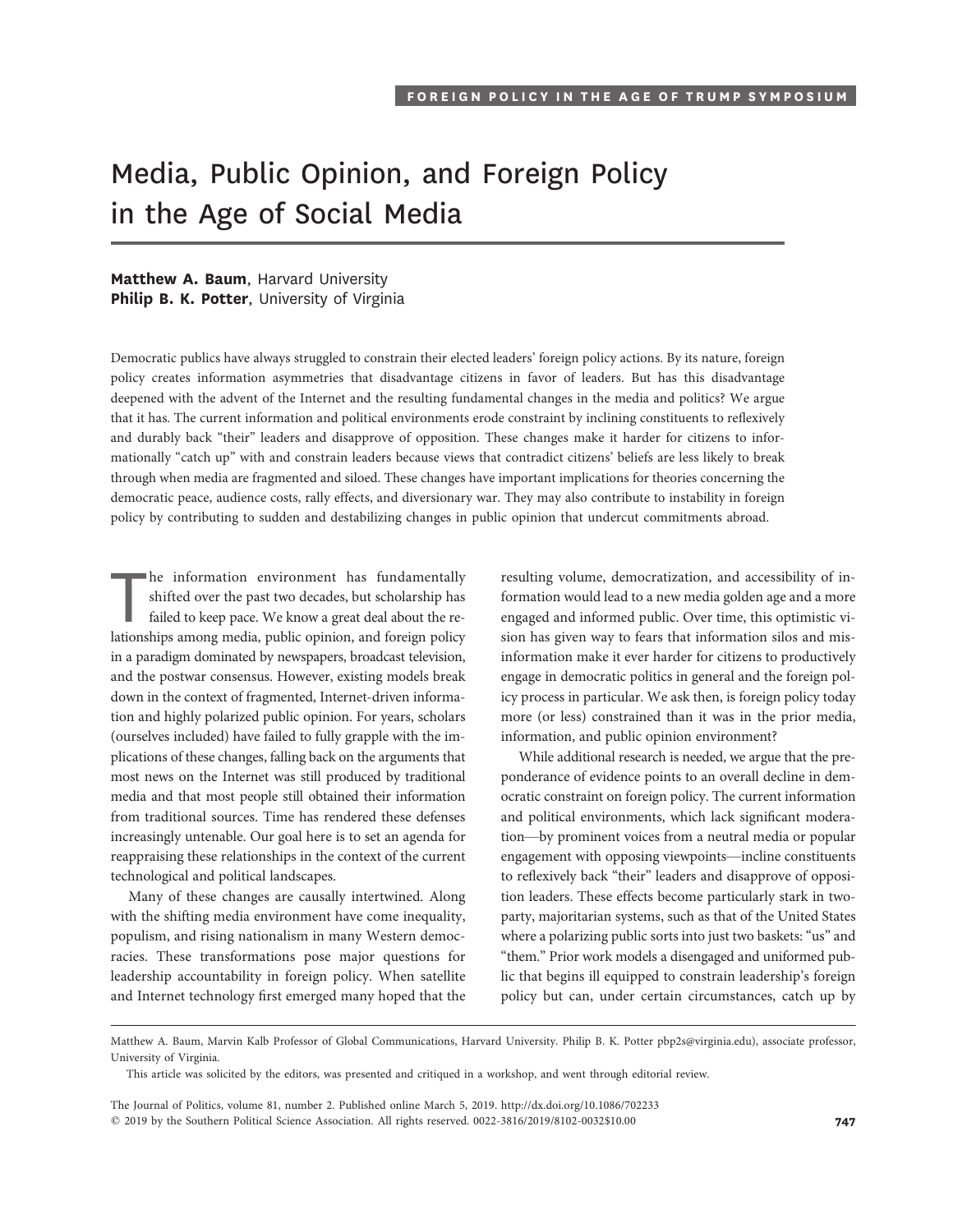drawing on heuristics such as casualties or elite discord. The current media and political climates short-circuit this updating process. Contrary views less frequently break through when media are fragmented and siloed, the little that does is easily dismissed as "fake news," and polarization makes elite discord within these silos ever more rare.

This, however, does not necessarily mean that leaders get whatever they want all the time. Mechanisms that hold public support in place past the point when they might otherwise shift can contribute to sudden and destabilizing changes in public opinion on the relatively rare occasions when they do occur. Public opinion, which has always been fickle when it comes to foreign policy, therefore becomes even more susceptible to sudden cascades of change that undercut foreign policy commitments. Put differently, leaders may enjoy greater "elasticity of reality" under present conditions, but nothing stretches infinitely (Baum and Potter 2008). When something that is stretched very far reaches its breaking point, the consequences can be dramatic.

These changes have profound implications. If citizens cannot or do not obtain the information required to accurately appraise leaders' performance, citizens cannot then reliably hold their leaders to account. Democratic constraint on foreign policy then recedes, and many of the mechanisms that distinguish democracies when it comes to foreign policy come into question. There is less reason to believe that democracies will behave peacefully toward each other, that they will have greater credibility than their autocratic counterparts, that they will be selective in the fights that they engage in and consequently are more likely to win, or that publics will reliably rally in support of their leaders in the face of conflict. In other words, these changes require a wholesale reappraisal of what we think we know about how democracies conduct their foreign policy.

Social science is just beginning to meaningfully grapple with the trends that are driving foreign policy in the age of Trump, and, building on that work, our contention is that much of what is commonly treated as idiosyncratic at the present political moment is, in fact, systematic. The consequences for public constraint on foreign policy are therefore predictable. Personalities may exaggerate some of these trends in the immediate term, but they are not likely to disappear after the next presidential election. Our hope is that by rebuilding the models of media, public opinion, and foreign policy constraint that we developed a decade ago we can reorient the discussion in a more productive direction.

### THE WORLD AS IT WAS

The literature on public opinion equates foreign policy knowledge with foreign policy engagement (Delli Carpini, Keeter, and Webb 1997; Holsti 2004; Ostrom and Job 1986). The common holding is that, in normal times, typical Americans know little (and care less) about foreign policy. They therefore generally do not engage with it unless they receive some signal that their attention is warranted—typically in the form of casualties or loud elite disagreement (Holsti and Rosenau 1984; Mueller 1973; Zaller 1994). This informational asymmetry and corresponding inattentiveness gives leaders a relatively free hand in the day-to-day conduct of foreign affairs, absent some media whistle-blowing that activates public engagement (Rosenau 1961).

Crucially, the action in this model comes from a traditional media that is beholden to elites (particularly those within the executive) for authoritative information but also responsive to the public as the market for its product. As long as the public was unengaged, the media remained a lapdog (to elites) for fear of alienating its suppliers. Once the public became activated, however, the media became a watchdog for fear of losing its customers (Baum and Potter 2008).<sup>1</sup>

The result was a world in which leaders had a broad informational advantage (and corresponding discretion) at the outset of a typical foreign policy initiative. If, however, the initiative was or became relatively high in salience, like a military conflict, this gap narrowed over time as the media and the public became more informed and effectively "caught up" to leaders (Baum and Potter 2015). The same process unfolded for other areas of foreign policy, like trade negotiations, albeit typically more slowly.

Figure 1 illustrates this dynamic by tracing the typical path of the foreign policy informational advantage enjoyed by leaders, relative to the public (i.e., the information gap). In our view, this gap limits democratic constraint on foreign policy, giving leaders a relatively free hand. As the primary traders of information in the marketplace—simultaneously beholden to leaders for their supply of this key commodity and to the public for demand—the traditional media played a central role in narrowing this gap over time.

As we have noted, in most periods public attention to foreign policy (and as a direct corollary, demand for foreign policy news) is and has been very low, resulting in an equi-

<sup>1.</sup> We spend much of this article describing the negative consequences for democratic constraint on foreign policy that emerge from changes to this "traditional" media arrangement that prevailed for approximately four decades after World War II. It should, however, be acknowledged that this "golden age" was certainly not perfect on all dimensions. In the days of Walter Cronkite, news was biased with regard to gender, race, and class. It also tended to be resistant to alternative (but sometimes very accurate) perspectives in favor of the relatively monolithic elite opinion that prevailed on many issues in that period.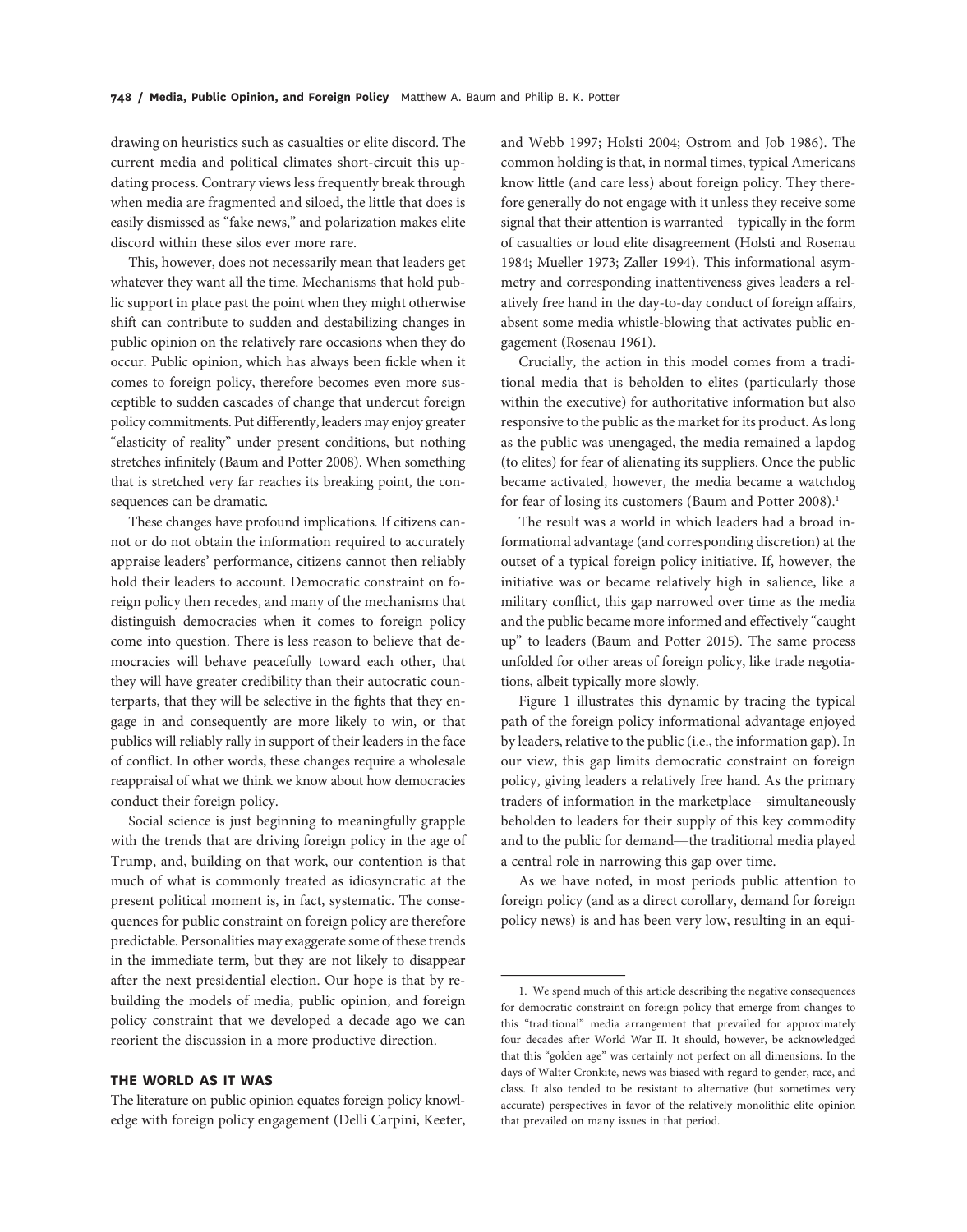

Figure 1. Closing the information gap. Source: Baum and Potter (2008)

librium favorable to leaders at the outset of an engagement. This relatively large information gap at time  $t<sub>1</sub>$  is represented by  $IG_{t1}$ . However, several factors—including casualties, elite discord, and evidence that leaders have "spun" the facts beyond credulity (a concept we term the "elasticity of reality" and will return to)—can prompt the public to increase its demand for information from the media, thereby narrowing the information gap. At least historically, this became more likely as an engagement dragged on (represented by the smaller information gap of  $IG_{t2}$  at time  $t_2$ ). The traditional media played a crucial role by producing this dynamism. Absent some third actor controlling the flow of information (or if such an actor were merely a passive conveyor belt), leaders would have no incentive to respond to changes in the public's demand for information. Similarly, the public would receive few or no signals that they should increase their demand for information.

# WHAT HAS CHANGED?

The short answer is that the media changed in ways that make it harder for this process of information convergence to take place. This is, in a sense, a disappointing outcome. The fundamentally altered media landscape that we now face was, in the early days of its emergence and evolution, heralded as a democratic advance that held promise for a more informed and engaged public in general and with respect to matters of foreign policy in particular. This was, for example, the notion underpinning arguments about the "CNN effect"—the idea that public opinion, driven by dramatic video images of human suffering from 24-hour satellite news, would pressure governments to take military or humanitarian action abroad that they would otherwise avoid (Jacobson 2007; Mermin 1997; Sobel 2001). While the tenor of that literature was often negative, as scholars viewed that public attentiveness as potentially driving policy in suboptimal directions, the process was undeniably democratic.

The relative merits or downsides of the CNN effect for the quality of foreign policy were, however, inconsequential, as the phenomenon itself mostly failed to materialize. With the exception of some anecdotal accounts of the US-led intervention in Somalia in 1992 (e.g., Maren 1994; Sharkey 1993), most studies found no consistent evidence that CNN and its ilk were contributing meaningfully to either public knowledge or engagement. The explanation likely stems, at least in part, to a basic miscalculation with regard to what media would do with the extra hours at their disposal. To appeal to audiences (and advertisers) and control costs in the face of mounting competition, they filled the time with opinion, "infotainment," and repetition, rather than digging deeper in hard news. Independent news-gathering capacity actually withered, especially when it came to costly foreign correspondents and bureaus. This hollowing out of overseas reporting further empowered leaders as sources of foreign policy news.

Cable and satellite television are generally credited with pushing news providers to differentiate their offerings in order to appeal to consumers with distinct tastes and preferences (Baum and Kernell 1999; Prior 2005). But they turned out to be only the very beginning of a much deeper process of media fragmentation. The emergence of the Internet and later social media shifted the information system into an entirely new paradigm.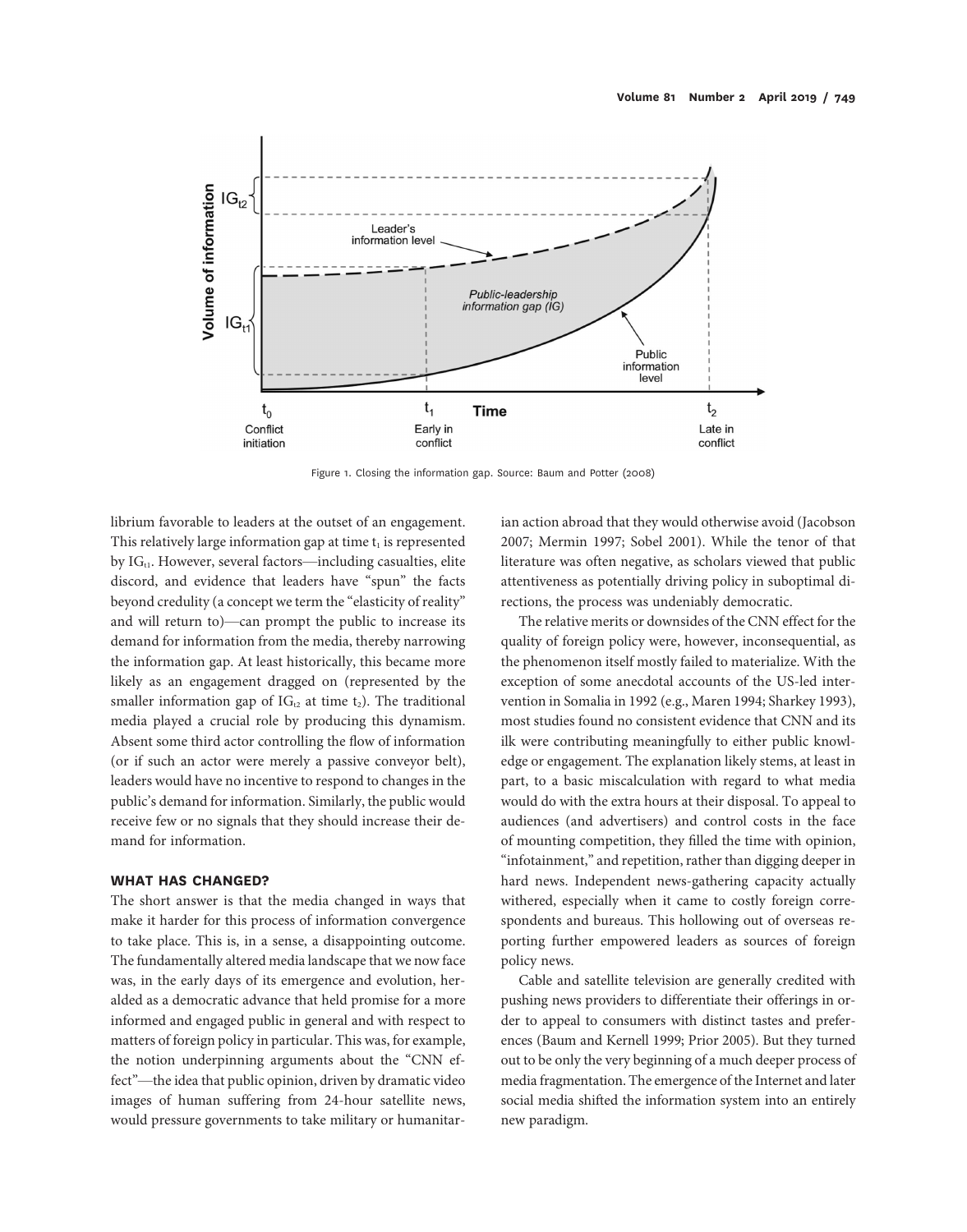In the news ecosystem, the result has been the ongoing proliferation of so-called soft news—a blending of news and entertainment—and partisan news outlets (Baum and Groeling 2010b). Partisan news, in particular, has weakened the information commons that had prevailed in the roughly four decades since World War II, whereby typical individuals shared mostly overlapping information streams and, hence, a common understanding of the problems facing the nation and the world (if not necessarily agreeing on the solutions).

By allowing news consumers to self-select into ideologically friendly news environments, cable and later satellite TV eroded this information commons, while also making it more difficult for leaders to reach beyond their partisan bases to persuade citizens to support their policies. The Internet accelerated these trends by greatly lowering the costs of production and distribution. This allowed many more information niches to emerge, making it easier for consumers to select into information streams that more perfectly matched their personal preferences, largely walled off from dissonant messages that might appear in competing information streams. The Internet thereby initiated an evolution from an era of fragmentation to one of hyperfragmentation.

Perhaps unsurprisingly, the promise and reality of social media followed a similar arc to that of cable and satellite television. The initial hope was that social media could counter this hyperfragmentation. After all, most people—who are not, after all, political ideologues (Converse 1964)—build their social media news feeds around shared interests or prior relationships that have little to do with politics. This opened up the possibility of incidental exposure to alternative viewpoints. People who became Facebook friends out of, say, a shared sports interest would occasionally encounter contrary political perspectives among their virtual friends, whose political orientations might be orthogonal to their sports preferences. While such incidental exposure happens, it turns out to be more the exception than the rule. Instead, information distribution patterns on social media have evolved in ways that exacerbate rather than mitigate hyperfragmentation (Stroud 2011).

Moreover, the algorithms developed by social media platforms are designed to keep eyeballs locked in place by buffering against exposure to alternative viewpoints. The demanddriven (individual preference based) self-selection of the late twentieth century has increasingly been married to a supplydriven (platform algorithm based) narrowing of content exposure. As platforms learn what we most like to consume, they become increasingly adept at serving it up to the exclusion of contrary information that might induce us to look elsewhere. The end result is a public that is more fragmented and polarized than ever and so more difficult than ever for leaders to reach with their messages. The paradox is that too much in-

formation, when combined with fragmentation, can contribute to a less informed public.

These changes fuel political polarization. Social media's primary tendency has been to create informational silos rather than crosscutting linkages, but these services also increase polarization by feeding consumers ever more extreme versions of their own preferences (Tufekci 2018). These are, of course, profit-seeking enterprises, so it is unsurprising that consumers contribute to this dynamic in that they prefer more extreme content (as indicated by their behavior if not their reported preferences) and contribute more extreme content themselves (Bigley and Leonhardt 2018).

This polarization manifests in foreign policy, where it can have pernicious effects (Jeong and Quirk 2017). Schultz (2018) notes four ways in which it makes foreign policy harder: (1) it is more difficult to get bipartisan support for ambitious or risky undertakings, particularly the use of military force and the conclusion of treaties; (2) it is hard to agree across parties on the lessons of foreign policy failure, complicating efforts to learn and adapt; (3) the risk of dramatic policy swings from one administration to another of the opposite party complicates long-term commitments to allies and adversaries; and (4) the vulnerability of our political system to foreign intervention is heightened.

The consequence of these overlapping changes is the collapse of the information commons, hyperfragmentation, and the erosion of the media's role as neutral arbiter. There simply is no figure in the contemporary era analogous to famed CBS News anchor Walter Cronkite, once regarded as the most trusted person in America. Today, Americans increasingly view any information inconsistent with their preexisting beliefs as suspect, while uncritically accepting as truthful any consonant information, particularly if the source shares their partisan preferences (Baum and Groeling 2010a). This makes it easier for actual misinformation to enter the system, as was evident in Russia's successful efforts to disrupt the US presidential election in 2016, as well as in the proliferation of socalled fake news, particularly online, during and after the election. It also makes it far more difficult for typical individuals to discern truth from fiction and, hence, for leaders to persuade any but their devoted supporters.

This represents a fundamental departure from the media's traditional gatekeeper role. In a highly competitive, hyperfragmented environment in which traditional journalists must compete for attention with overtly partisan media, amateur journalism, and social media, the traditional arbiters of information quality are no longer able to play their role. There are simply too many access points for alternative sources to reach the market (citizens). And even when they do succeed in gaining attention, they are no longer trusted to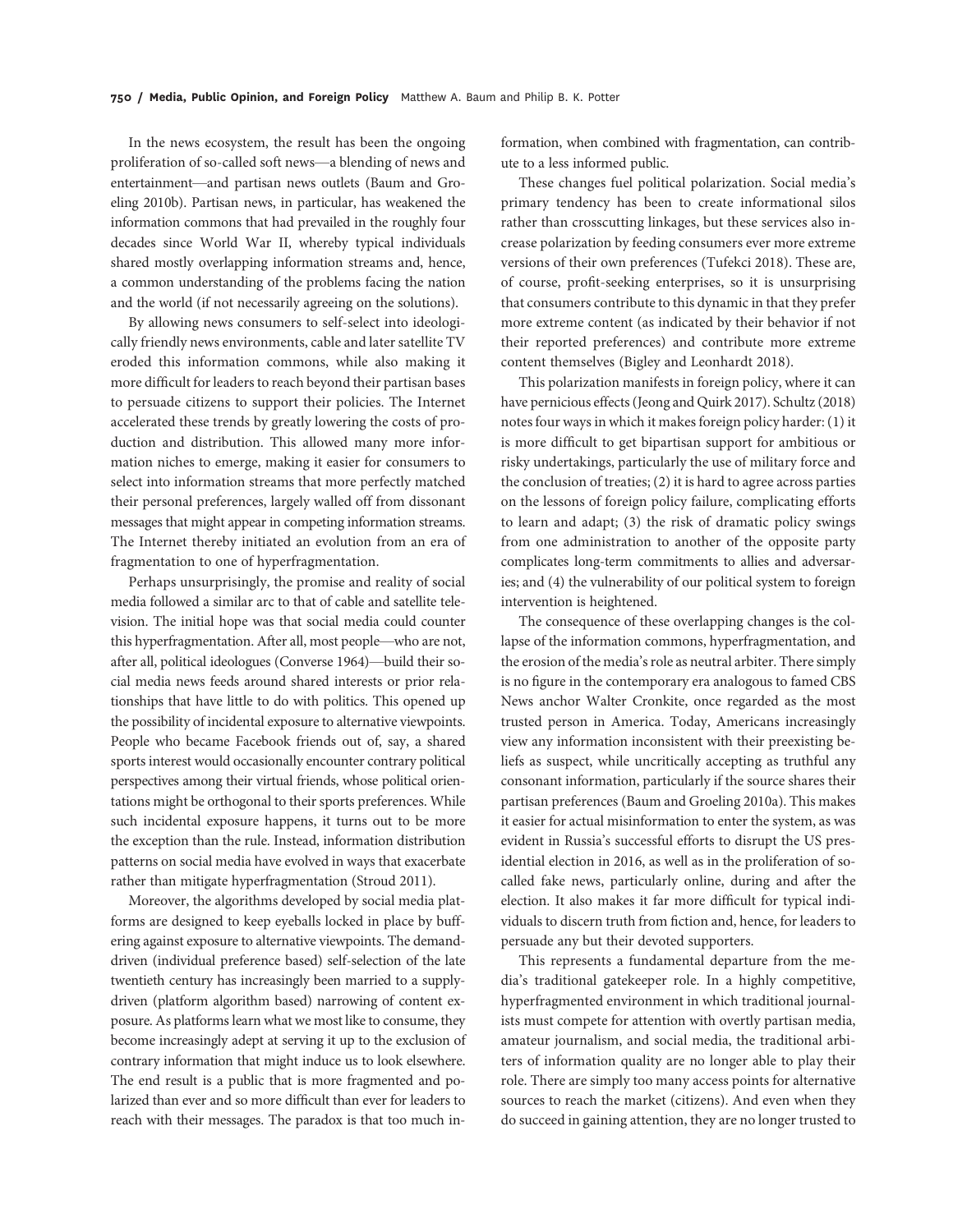convey truthful information. A consequence is that journalists are less able to hold politicians to account. Voters who oppose a given president will do so regardless of media messages, while the president's supporters are largely immune to influence by unflattering information about "their" president.

# REASSESSING THE "ELASTICITY OF REALITY"

Combined, these systemic changes have profoundly influenced what we termed a decade ago the elasticity of reality, that is, the extent to which elites are able to successfully frame foreign policy events independently from the actual content of those events (Baum and Potter 2008). Whereas elites traditionally enjoyed a great deal of latitude, especially in the early stages of foreign policy events, the changing environment summarized above appears to have altered the relationships between the three key actors in the model citizens, elites, and the media—with important implications for the capacity of citizens to constrain their leaders in foreign policy.

The current constellation of disruptive forces acting on the elasticity of reality might usefully be collapsed into two broad categories: centripetal and centrifugal. Centripetal forces are those that tend toward collapsing the elasticity of reality. Among the most noteworthy centripetal forces are citizen journalism and social media, on the one hand, and polarization and media (hyper)fragmentation on the other. The first two facilitate more rapid capacity of citizens and journalists to gain information independent from the government. The second two inhibit leaders from reaching citizens with their preferred policy frames.

Social media sometimes can, we argue, narrow the elasticity of reality and potentially speed up its collapse by pushing more information into the information marketplace more rapidly than was possible in the traditional media environment. Whereas journalists once depended on briefings and interviews with policy makers, and citizens, in turn, depended on the curated representation of events offered by those journalists, today citizens learn about unfolding events in real time, often directly from the source. In the context of a military conflict, this might entail Twitter messages from people on the ground in an overseas war zone. At the same time, amateur journalists and bloggers compete with their professional counterparts to break major stories about a conflict and frequently to challenge official versions of events.

Both social media and citizen journalism represent primarily, albeit not exclusively, "bottom up" channels of influence, empowering citizens relative to journalists and elites. They can potentially narrow the elasticity of reality by challenging elites' preferred frames on events or pushing com-

peting frames into the market. Once a competing frame enters the market, it may be picked up and thereby magnified by traditional media. This process, when it occurs—and if the information emanating from bottom-up sources is reliable shrinks the elasticity of reality, thereby constraining leaders' capacities to control the framing of events. These processes therefore appear to empower citizens relative to elites, while at the same time weakening the intermediary: journalists.

A polarized citizenry within a hyperfragmented media environment, in turn, limits the efficacy of leaders' rhetorical appeals. It is simply more difficult to sell frames to distrustful citizens who can easily opt out of receiving leaders' messages if those leaders are not fellow partisans. Instead, competing frames offered by partisans from both sides resonate within each sides' preferred media ecosystem while gaining little traction beyond its own niche. This, in turn, makes it harder for leaders to affect public opinion. Virtually any information is contested as false and unreliable by one or the other side of the political spectrum.<sup>2</sup> Those contestations delegitimize the entire media, even if one side may be more inclined to disbelieve a particular story. This delegitimization process seems likely to further undermine the media's role as intermediary between citizens and leaders. The proliferation of misinformation via social media exacerbates this undermining of the media's traditional role by reducing public confidence in the veracity of media reporting.

Turning to centrifugal forces, here we describe factors that increase the elasticity of reality. Many of the same factors described above—social media, media hyperfragmentation, partisan polarization, misinformation—paradoxically contribute to this latter tendency as well. They do so by introducing more noise into the market, making it more difficult for citizens to figure out what is actually happening, thereby advantaging leaders' framing of events. With partisans from both sides and their sympathetic media sources offering competing narratives that may tend to cancel each other out, and social media offering numerous perspectives of uncertain reliability, leadership, thanks to the bully pulpit, is best situated to rise above the din and be heard. After all, while the traditional media has lost the near limitless, broadbased access to the public it once commanded, it still far outstrips competing partisan niche media, in terms of its ability to reach many millions of people with a single report. This advantages leaders' preferred frames, relative to any plausible

<sup>2.</sup> Brody's (1984) rally-round-the-flag theory, which we implicitly accepted and on which some of our framework rests, holds that elite consensus leads to opinion rallies, whereas elite discord leads to their absence. Arguably, we are heading toward a world in which elite consensus becomes rare, and consequently opinion rallies become rare events.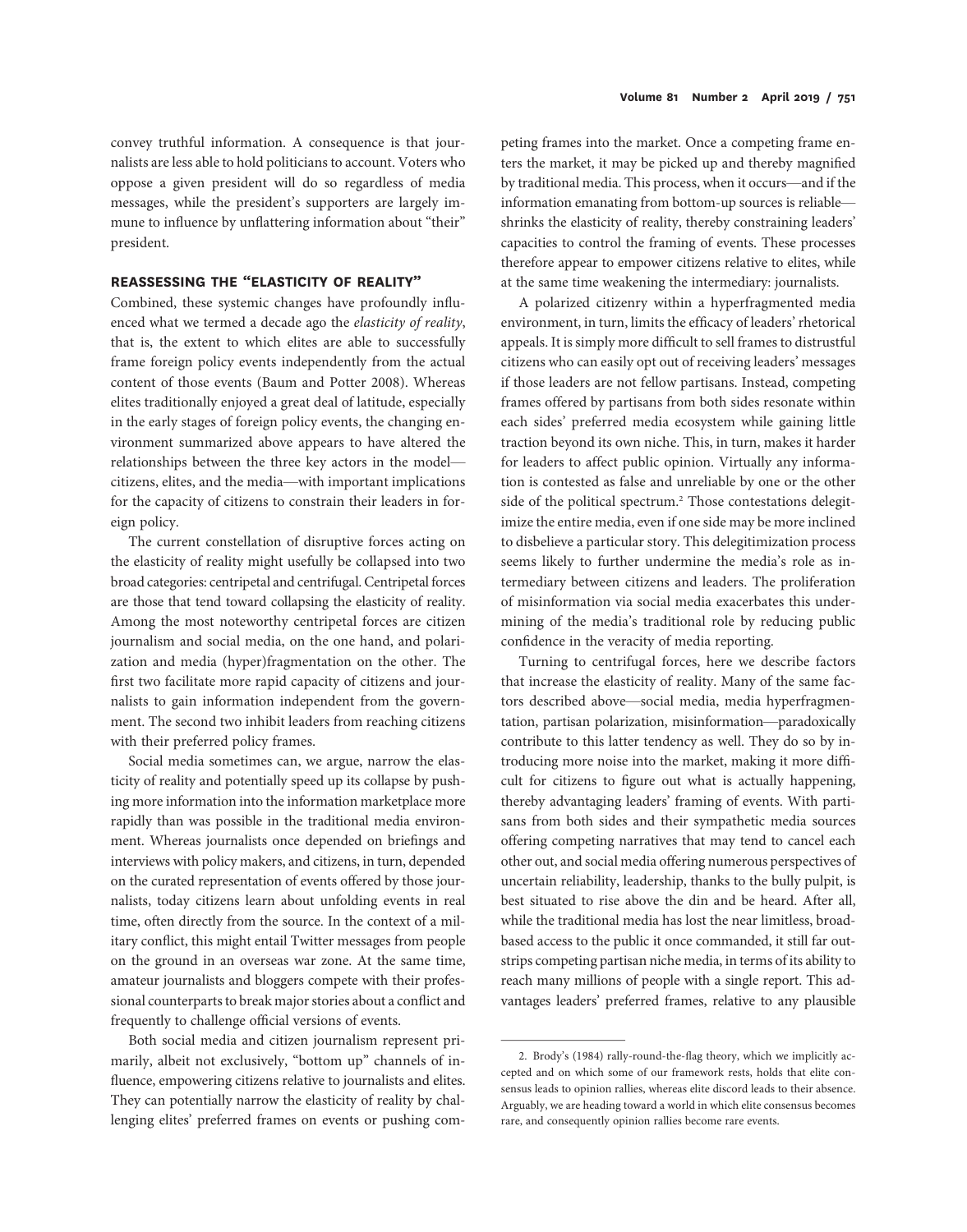competing frames, thereby expanding the elasticity of reality and reducing democratic constraint.

The net effect on the elasticity of reality of these competing centripetal and centrifugal forces remains somewhat ambiguous pending further research. Also uncertain is whether the net effect is disproportionately to weaken the public vis-àvis leaders or to weaken the capacity of leaders to frame public debates. The answer seems likely to vary with circumstances. However, on balance, centrifugal forces that expand elasticity (and erode democratic constraint) seem to be more powerful. The public has a poor historical track record of taking up and using fragmented and independently generated news content. So, even if leaders are unable to reach large segments of the public to actively "spin" a foreign policy engagement, they remain likely to be able to operate freely without substantial or sustained public engagement. As we will see, other forces notably the rise of extreme partisan polarization and rightwing populism—appear to have further tipped the balance toward expanding rather than eroding the elasticity of reality, thereby, in the net, reducing democratic constraint.

## WHEN REALITY BECOMES TOO ELASTIC

Much of the recent work on opinion emphasizes the key role of copartisans and other conveyors of unexpected (i.e., costly) and therefore credible resistance to presidential messaging as having outsized power. This general trend is likely amplified in a world of partisan echo chambers. To an increasing extent, typical individuals inoculate themselves—or are unknowingly inoculated by platform algorithms—from dissonant messages. However, when a credible messenger emerges with a dissonant message that cannot be readily discounted, the effect of the echo chamber can be to heighten the resonance of the message. This may, for instance, explain why President Trump expends a great deal of rhetorical effort to undermine the credibility of fellow Republicans who criticize his policies. Fellow partisans like John McCain and Jeff Flake are more likely to persuade the President's Republican supporters, and so are a greater threat to his political support base, than Democratic critics, who Republicans easily dismiss as unreliable.

For example, the rapid explosion of bipartisan public opposition to the president's policy of family separations along the US Southern border, fueled in part by a chorus of critical comments from both Democratic and Republican elites, illustrates the political risks posed by opposition to the president's policies from within his own party. The upshot is that leaders may be less constrained overall but are susceptible to sudden and complete breakdowns in support. The result is a model of opinion change that potentially looks more like a phase transition than a gradual erosion of support.

The media changes we have outlined erode democratic constraint on foreign policy—in other words, they make democracies less democratic when it comes to foreign affairs. This is potentially important given the extent of international relations scholarship predicated on the finding that democracies have historically stood apart from nondemocracies with regard to the most important facets of international affairs. That is, they rarely, if ever, fight one another (Doyle 1986; Maoz and Russett 1993; Russett and Oneal 2001), are more credible when they make threats (Fearon 1994; Potter and Baum 2010; Schultz 2001), and win more when they do fight (Reiter and Stam 2002). An erosion of democratic constraint calls all this into question.

If constrained by an informed and publicly active public, democratic leaders contemplating a military activity abroad have good reason to weigh the potential domestic political costs and benefits of doing so. Leaders who fail abroad pay a substantial electoral price at home when the public is paying attention (Bueno de Mesquita and Siverson 1995; Downs and Rocke 1994; Smith 1996). Since the domestic political risks associated with foreign policy failure tend to exceed the potential benefit given success (Baum 2004), democratic leaders typically have more to lose than to gain by engaging in risky foreign conflicts if they think that the public is in a position to observe and understand their failures. If, however, they have reason to believe that they are not (and will not), this entire mechanism underpinning the democratic peace comes apart. Democratically elected leaders then have no less reason to initiate conflict than their autocratic counterparts.

An erosion of the public's capacity to impose democratic constraint has a similar impact on the audience cost arguments and, more broadly, on our understandings of democratic credibility and conflict reciprocation. International relations scholars generally agree that leaders usually feel some pressure to actually carry out the threats and promises that they make in the international system. This might be because they care about their reputation with other leaders, but the usual argument is that democracies are more likely than autocracies to follow through on threats because they have domestic audiences who will hold them to account if they fail to do so (Fearon 1994; Schultz 2001). Polarization undermines that linkage, thereby potentially undermining the democratic advantage in foreign crisis negotiations and, ultimately, making war more likely. The tribal element of polarized politics means that followers are unlikely to hold their leader to account. Opposition, in turn, is unlikely to give the president any credit regardless of the policy. Thus, while traditional versions of audience cost theory assumed that in democracies domestic audiences would judge a vac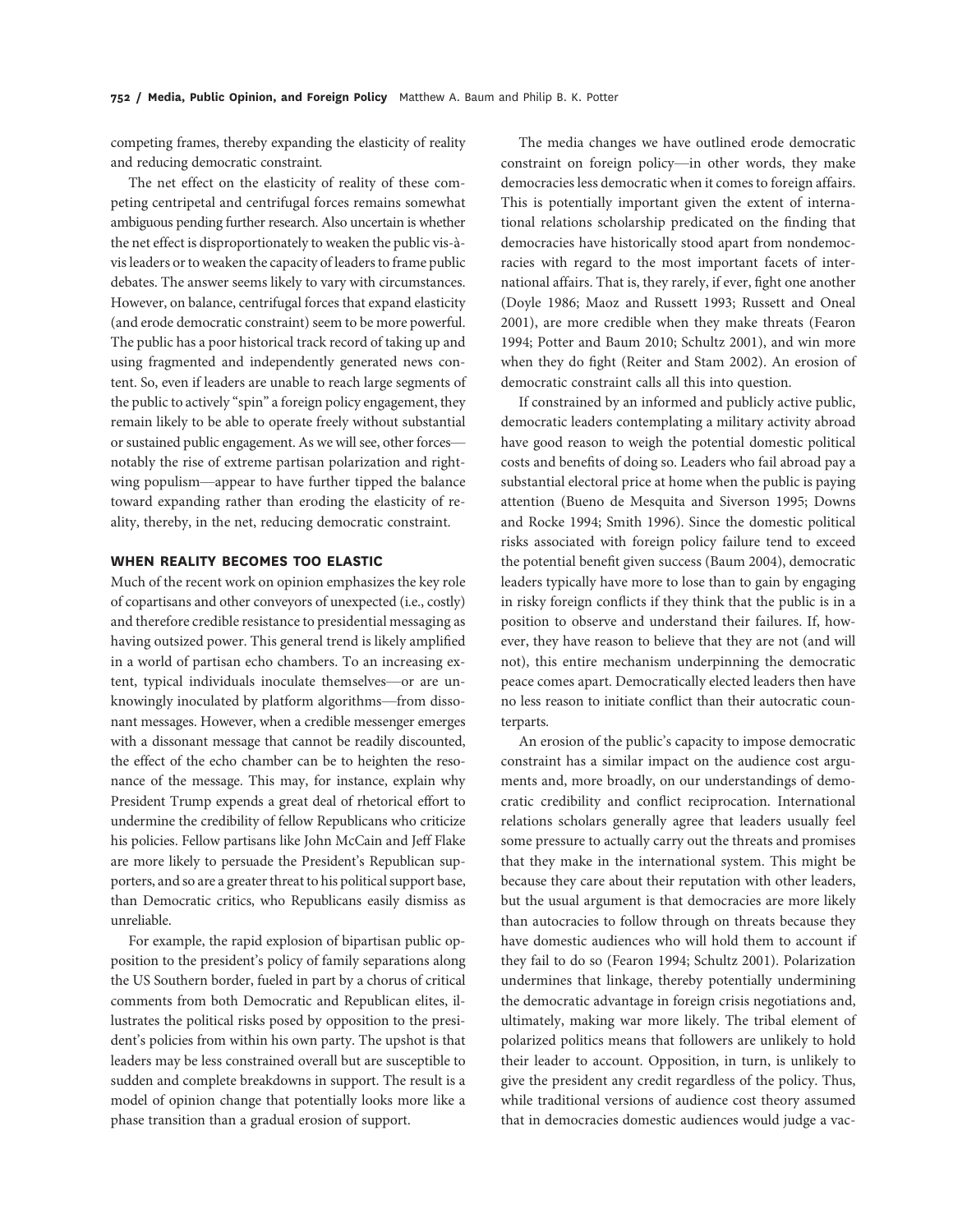illating leader harshly, such accountability is less likely to emerge in a polarized environment.<sup>3</sup> In this respect, polarization thus causes democratic leaders to more closely resemble their autocratic counterparts.

As we have noted, even in the information environment that preceded cable, satellite, and the Internet, the public had a low baseline of attentiveness. But voters were able to use heuristics to help them determine both when to engage with foreign policy issues and what to think about them when they did (Popkin 1991; Sniderman et al. 1991). This was accomplished primarily through reliance on partisan elites (Iyengar and Kinder 1987; Krosnick and Kinder 1990). However, opposition and disaffected copartisans have no meaningful access to the public in a polarized and fragmented media ecosystem. Elite whistle-blowing will only inhibit leaders when there is a credible threat that the public will hear the whistle being blown, but the audience cost mechanism relies on precisely this hand-tying process. If it breaks down there is no reason for democratically elected leaders to fear punishment for backing down on their threats and commitments and therefore no boost to their credibility when they make commitments.

The polarized and fragmental information environment also has corrosive effects on the rally-round-the-flag phenomenon, at least with regard to how it has been widely understood to date. Since approval rallies for presidents following uses offorce abroadwere traditionallylocated primarily among opposition partisans, partisan tribalism seems likely to result in smaller and less frequent rallies. For instance, when President Obama drew a "red line" with Syria over President Assad's use of chemical weapons against civilians, he faced widespread criticism from Republicans in Congress and low marks from the public over his handling of the crisis. At the same time, public support for intervening in Syria remained low, arguably complicating Obama's efforts to credibly communicate America's resolve to Assad.

That said, while we may observe smaller and less frequent spikes in presidential approval ratings as a consequence of heightened polarization, a different sort of rally effect may become more common. That is, the intensity of support for and opposition to the president might spike among his supporters or opponents in the immediate aftermath of a crisis event. A case in point is President Trump's recent sounding of the alarm over a Central American migrant caravan during the run-up to the 2018 midterm election. Notwithstanding the assertions of many pundits, there is little evidence that President Trump succeeded in increasing overall support for

Republicans by characterizing the migrant caravan as an invasion. Trump first tweeted about the caravan on October 18, 2018. According to data on fivethirtyeight.com, Democrats led Republicans by 8.4 percentage points in the generic ballot during October 1–18. The Democratic lead from October 19 through election day was 8.3 points, or basically unchanged. Indeed, one postelection analysis (Winston Group 2018) concluded that late-deciding voters broke toward the Democrats by 12 points and cited the emphasis on the migrant caravan, which crowded out good news on the economy, as a key causal factor. However, among Republicans, concern over illegal immigration measurably increased with Trump's caravan-related tweets. It is entirely possible, albeit uncertain, that Republican turnout in some states consequently rose, thereby improving the performance of Republican candidates in close elections, such as the Senate race in Florida and the gubernatorial race in Georgia. Since Democrats were already at historic levels of intensity leading up to the election, such a spike could have produced a net benefit for Republican candidates. The implication is that prior concerns about "diversionary" conflict were overblown because the types of conflicts that a leader might initiate for such a purpose were precisely those most likely to collapse the elasticity of reality (making the risk greater than the potential reward). However, in a highly polarized environment where the electoral battle is more about mobilizing supporters than convincing the undecided there may be much more incentive for leaders to engage in this potentially destructive behavior.

Taken together, these changes to our existing models of democratic foreign policy lead to the inevitable conclusion that if publics are not in a position to render democratically elected leaders more selective in the conflicts that they engage with, then "democracies at war" are not going to behave in ways meaningfully different from nondemocracies, or at least not as differently as it was when this selectivity was more carefully enforced by a comparatively more attentive public (Reiter and Stam 2002). This raises an important point. The changes that we are discussing are a matter of degree rather than absolutes. The current information environment with its fragmentation and polarization makes the job of democratic constraint on elected leaders, which was always hard and sporadic, even harder. It does not, however, make it impossible. The "elasticity of reality" can also be conceived of as a description of exactly how hard this process of imposed constraint is at any given time in the course of a foreign policy engagement. One can conceive of the media changes we have outlined as making the process of convergence that figure 1 outlines more drawn out—the signals to voters need to be louder, and the malfeasance or malpractice by leaders must be more egregious.

<sup>3.</sup> This insight relates closely to the linkages among the extent of opposition, media access, and credibility (Potter and Baum 2013).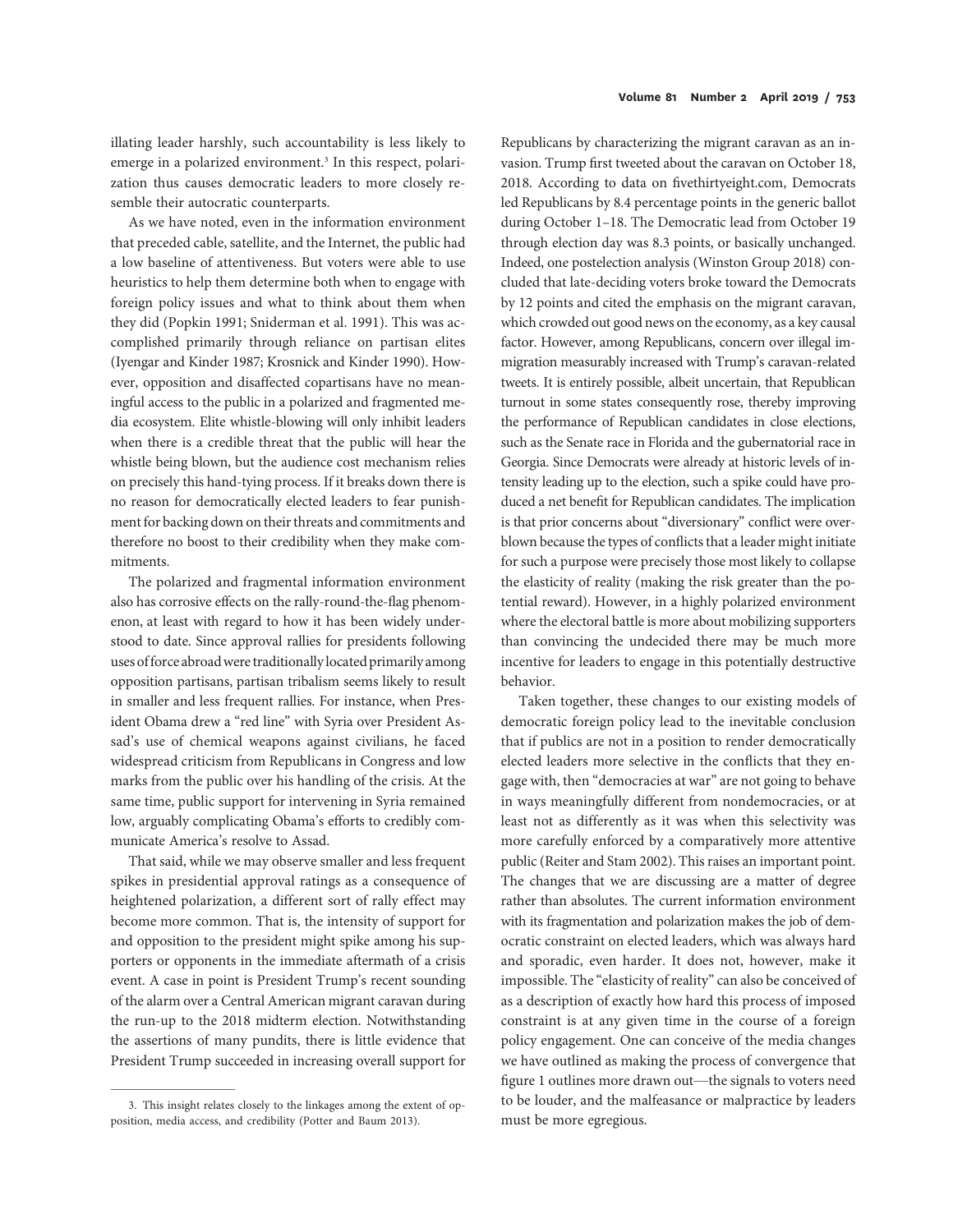This has important implications for the now rarer moments when the public does engage and impose constraint on leaders. Under the prior informational paradigm, the consequences when the broader public did take notice were often substantial—rapid decline in support of a conflict or initiative or the loss of office. The seriousness of these consequences kept leaders somewhat chastened and responsive to latent public opinion and was a direct consequence of the extent of the "elasticity" that leaders enjoyed. If the elastic snapped, leaders found themselves exposed while executing a policy that was a good deal away from median public opinion. The alterations to the basic model that accompany the current changes to the information environment mean that the elastic can stretch further but that leaders and US foreign policy will be even further out of step with the public and even less accustomed to engaging the public on these issues on the rarer but still inevitable occasions when they exceed acceptable bounds.

### TRUMP AND THE INFORMATION ENVIRONMENT

To this point we have ignored the proverbial 800 pound gorilla in this conversation—Donald Trump. We have saved this discussion for last because our view is that while Trump exaggerates and exacerbates many of the trends that we have described, he is more a consequence than a cause of them. Trump's political success derives from his capacity to navigate a media and public opinion landscape that has dramatically shifted over the course of the past decade. Trump has leveraged recent trends in media hyperfragmentation and emergent social media distribution channels to break down long-standing patterns. We identify three particularly consequential changes. First, it is increasingly "easy" for individuals to become aware and opinionated without becoming informed. Second, the traditional media have less incentive to function as lapdogs for elites. And third, the traditional media's role as gatekeeper has collapsed, and as a result, it is more difficult for citizens to discern reality from fiction, while foreign actors can directly access the public.

Regarding the first change, Twitter allows the president to directly engage followers on foreign policy issues without the prerequisite that they become informed. In other words, it is no longer necessary to listen to reports or read news stories to find out what policies the president supports. Instead, the president can communicate his views to his millions of followers in 240-character bursts. A consequence is increasingly strident public views on policies, often based in part on misinformation, at the same time that public (truthful) knowledge about those policies has declined.

As to the second change, the traditional media, for its part, is less deferential to official sources because they have other points of access to information. Elites compete with one another for public attention via social media; citizen journalists upload videos direct from the scenes of foreign policy events before the executive is able to gather its own intelligence, let alone formulate its preferred framing of events for journalists. Foreign actors can gain access to this system where it was once closed to them, sometimes by masquerading as domestic sources, sometimes even without such pretenses.

Finally, arguably as a culmination of four decades of deliberate attack by hostile elites, the collapse in public trust in the traditional media as a neutral arbiter frees leaders, to at least some extent, from the constraint of watchdog journalism. Even as news outlets invest more heavily in investigative reporting designed to hold the government to account, their reporting is less likely to reach, let alone influence, Americans who derive their news diet from alternative partisan information ecosystems. The collapse of the media's gatekeeper function also leaves the gates unguarded against potential invaders, like foreign adversaries seeking to undermine democratic institutions, as, again, occurred during the 2016 US presidential election.

Thus, the rise of the right-wing populism that gave rise to Trump, but is also apparent throughout the Western democracies, is arguably both a cause and an effect of the changing information market. Populist antimedia rhetoric feeds distrust both in mainstream politicians and in the media's reliability as an intermediary between citizens and politicians. The Internet and social media break the traditional media's dependence on elites for credible information. Alternative information ecosystems rise up to fill the void left by a citizenry that is less inclined to believe what the traditional media report. Populist political entrepreneurs, who, thanks to social media, no longer need the traditional media to distribute their messages, deliberately undermine the media's messenger role in order to inoculate themselves against potential critical reporting. Such actors largely confine their communications to their core supporters, who they reach directly through closed social media ecosystems.

The net effect is a fragmented information market driven, in significant measure, by the aforementioned hyperfragmentation of the media landscape, in interaction with polarized and distrustful citizens, as well as politicians whose optimal strategies for maintaining power have shifted from the increasingly intractable goal of appealing to the median voter to the more achievable one of appealing to the median party member. In an environment where it is increasingly difficult for typical individuals to differentiate fake news from reality, it is unclear how the elasticity of reality will shrink. Stated differently, and notwithstanding the opposing, citizen-empowering forces of instantaneous global distribution of information, as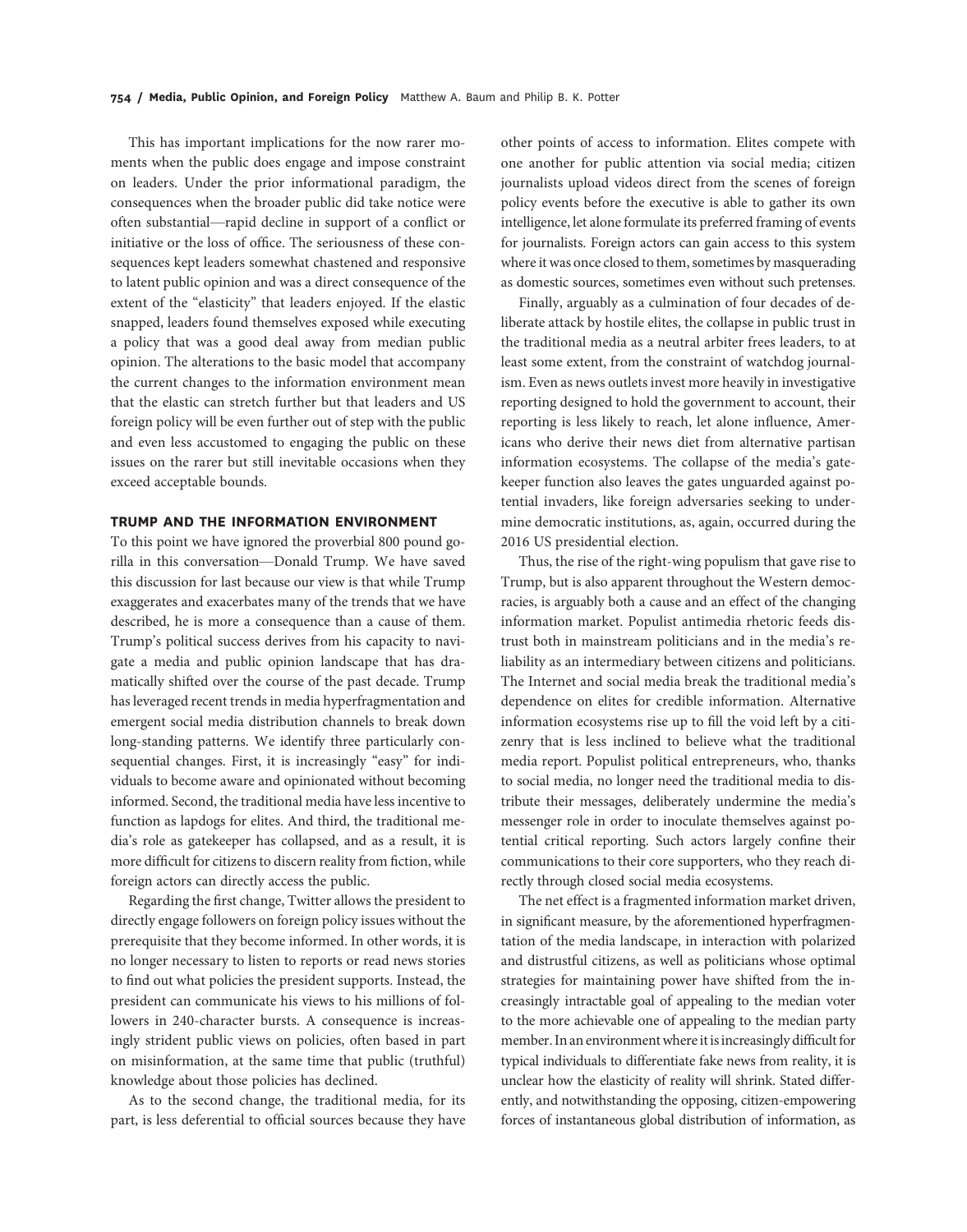well as citizen journalism and the like, the net effect of these intersecting forces seems likely to be less, more often than more, constraint on foreign policy.

## **CONCLUSION**

The digital revolution has brought vastly more information to the fingertips of typical individuals than ever before in human history. An unanticipated consequence has been the emergence of a range of potential challenges to the capacities of individuals to learn what they need to know to function as effective democratic citizens. Indeed, some evidence suggests that despite virtually limitless access to the entire universe of human knowledge, typical Americans today know less about public affairs than at any time since World War II.

This is not, however, an entirely new concern. The dangers of an ill-informed citizenry have bothered America's leaders since the founding of the Republic. In a 1789 letter to Richard Price, Thomas Jefferson wrote,"wherever the people are well informed they can be trusted with their own government." John Adams in turn wrote, "Liberty cannot be preserved without a general knowledge among the people." Indeed, the principle that an informed citizenry is essential for a well-functioning democracy is enshrined in the First Amendment to the Constitution, justifying its guarantee of a free press.

There may, however, be a particularly pernicious effect when one combines this lack of quality information with the high levels of engagement facilitated by digital connectivity. Many twentieth-century democratic theorists, scholars, and practitioners, from Walter Lippman to Gabriel Almond, shared James Madison's belief, articulated in Federalist 62, that policy making must be insulated from the public's tendency to "yield to the impulse of sudden and violent passions, and to be seduced by factious leaders into intemperate and pernicious resolutions" (http://avalon.law.yale.edu/18th\_century /fed62.asp). According to this view, our representative democracy was designed to make possible informed governance in the interests of the people yet insulated from ill-informed popular passions.

Some of the old lessons and insights on this puzzle may help us confront the new challenges we face. The tension between the desire to insulate government from popular passions, while, at the same time, setting in place the institutions necessary to produce responsible democratic citizens who are sufficiently knowledgeable to succeed in self-government, has created an underlying tension in America's democratic experiment. Recent trends toward reduced public knowledge and rising extreme populist passions have arguably brought to fruition the founders' concerns. This seemingly perfect storm of heightened popular passions and reduced public knowledge

raises the question of how much democratic constraint a polarized and ill-informed public ought to exercise, while at the same time, the rise of leaders who flirt with populist extremism raises the question whether democracy can survive absent such constraint. The implication is that democratic foreign policy faces a crisis in which the long-standing, twentiethcentury equilibrium has broken down, yet the characteristics of a new equilibrium that may emerge remain unclear. What is clear is that democratic constraint, and with it democratic foreign policy, is currently out of equilibrium and treading a fraught path.

## ACKNOWLEDGMENTS

We would like to acknowledge excellent comments from Neil Narang and valuable research assistance from Kevin George.

#### REFERENCES

- Baum, Matthew A. 2004. "Going Private: Public Opinion, Presidential Rhetoric, and the Domestic Politics of Audience Costs in U.S. Foreign Policy Crises." Journal of Conflict Resolution 48 (5): 603–31.
- Baum, Matthew A., and Samuel Kernell. 1999. "Has Cable Ended the Golden Age of Presidential Television?" American Political Science Review 93 (1): 99–114.
- Baum, Matthew A., and Tim Groeling. 2010a. "Reality Asserts Itself: Public Opinion on Iraq and the Elasticity of Reality." International Organization 64 (3): 443–79.
- Baum, Matthew A., and Tim Groeling. 2010b. War Stories: The Causes and Consequences of Public Views of War. Princeton, NJ: Princeton University Press.
- Baum, Matthew A., and Philip B. K. Potter. 2008. "The Relationships between Mass Media, Public Opinion, and Foreign Policy: Toward a Theoretical Synthesis." Annual Review of Political Science 11 (1): 39–65.
- Baum, Matthew A., and Philip B. K. Potter. 2015. War and Democratic Constraint: How the Public Influences Foreign Policy. Princeton, NJ: Princeton University Press.
- Bigley, Ian P., and James M. Leonhardt. 2018. "Extremity Bias in User-Generated Content Creation and Consumption in Social Media." Journal of Interactive Advertising 18 (2): 125–35.
- Brody, Richard A. 1984. "International Crises: A Rallying Point for the President?" Public Opinion 6:41– 43.
- Bueno de Mesquita, Bruce, and Randolph M. Siverson. 1995. "War and the Survival of Political Leaders: A Comparative Study of Regime Types and Political Accountability." American Political Science Review 89 (4): 841–55.
- Converse, Philip E. 1964. "The Nature of Belief Systems in Mass Publics." In David E. Apter, ed., Ideology and Its Discontent. New York: Free Press.
- Delli Carpini, Michael X., Scott Keeter, and Sharon Webb. 1997. "The Impact of Presidential Debates." In Pippa Norris, ed., Politics and the Press: The News Media and Their Influences. Boulder, CO: Rienner, 145–64.
- Downs, George W., and David M. Rocke. 1994. "Conflict, Agency, and Gambling for Resurrection: The Principal-Agent Problem Goes to War." American Journal of Political Science 38 (2): 362–80.
- Doyle, Michael. 1986. "Liberalism and World Politics." American Political Science Review 80 (4): 1151–69.